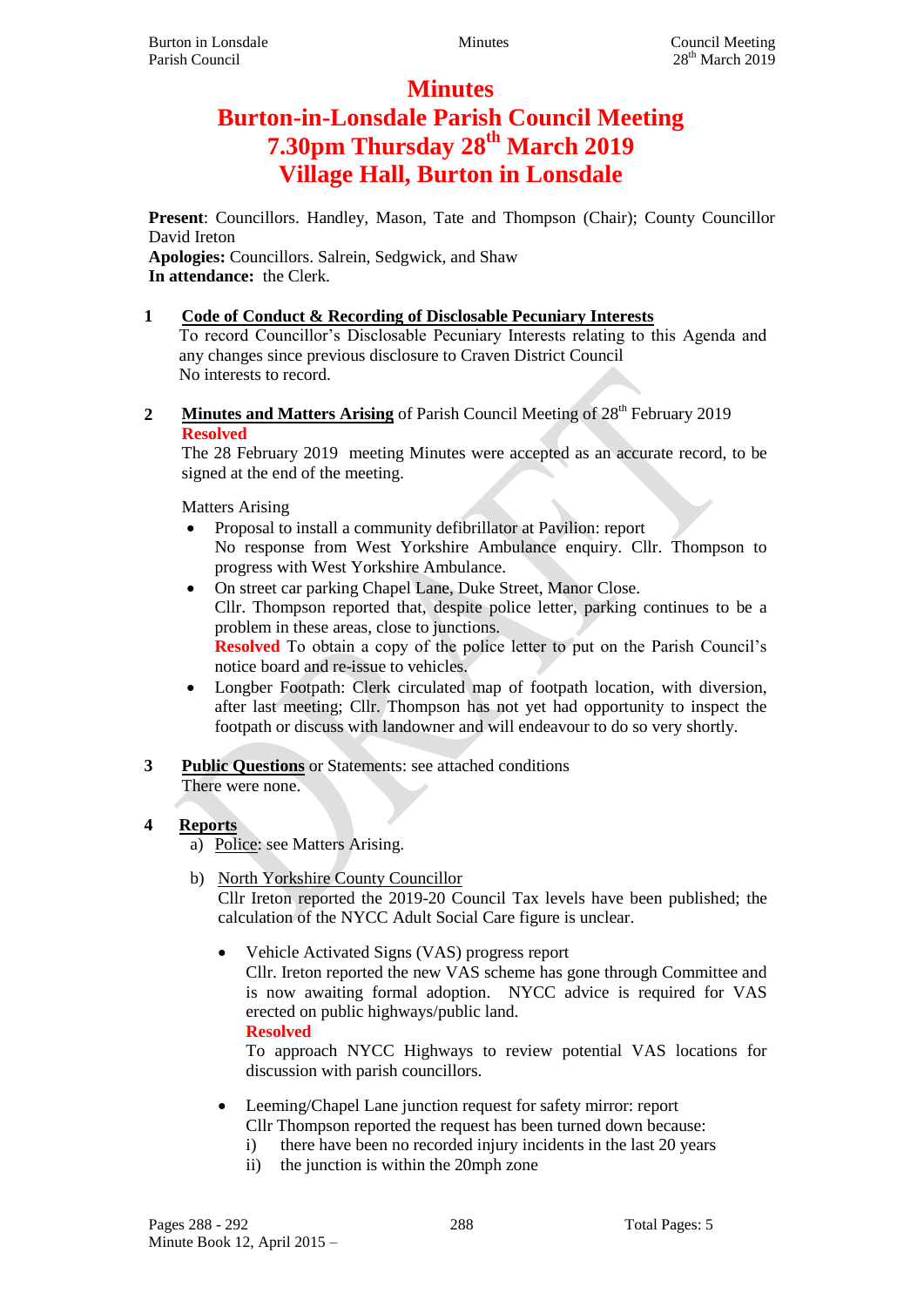- iii) NYCC does not permit mirrors on the public highway unless certain criteria are met (see [https://www.northyorks.gov.uk/road-signs](https://www.northyorks.gov.uk/road-signs-markings-and-bollards)[markings-and-bollards](https://www.northyorks.gov.uk/road-signs-markings-and-bollards)
- iv) Additional junction warning signs in built up areas not encouraged, as could lead to proliferation of signs. No further action to be taken.
- c) Craven District Councillors

Cllr Thompson reported all District Councillors are now in purdah, pending the local council elections in May.

The (hopefully) final public consultation regarding the proposed Local Plan finishes  $1<sup>st</sup>$  April; formal adoption should be in June 2019.

Planning Matters: no planning applications have been received for consideration.

- d) Clerk, including YLCA and Correspondence
	- IOC registration confirmation: noted
	- Rural Services Network call on Government for a Rural Strategy: invitation to join campaign: the Chairman encouraged councillors and residents to participate individually.
	- Computer & online security awareness session: date requested is awaiting confirmation.

## **5 Finance Matters**

a) Bank balances, including receipts since statement date The Clerk circulated details of bank balances and commitments to councillors prior to the meeting (see appendix); the main figures were read to the meeting.

b) Approval of payments of budgeted and non budgeted items **Resolved**

To approve payments as per appendix; cheques to be signed after the meeting.

- c) Year End Accounts: audit dates and arrangements Clerk confirmed the internal audit will be  $12<sup>th</sup>$  May; instructions for the external audit have arrived and have been circulated to the Finance Committee. Key Date: submission of accounts and accompanying paperwork for external audit is  $1<sup>st</sup>$  July 2019.
- d) Adoption of village events for insurance purposes

Clerk has received confirmation from the council's insurers that the Village Fun Run, Cricket Match and Burton Bash events can be insured providing the Council is the organiser.

## **Resolved**

To officially adopt the three events, and to appoint the members of the Recreation Field Committee as responsible members overseeing the events: Village Fun Run: Ian Thompson; Village Cricket Match: Mike Illsley Burton Bash: Ian Parker

To email the above re appointment as responsible person, with copy of insurer's email confirmation.

## **6 Council Meeting Dates for 2019-20; next council meeting**

### A proposed amended agenda was circulated prior to the meeting. **Resolved**

To circulate councillors with proposed meetings schedule for 2019-20, requesting responses by end  $5<sup>th</sup>$  April 2019, in order to activate the schedule. Next full council meeting date to be decided, pending councillor's responses.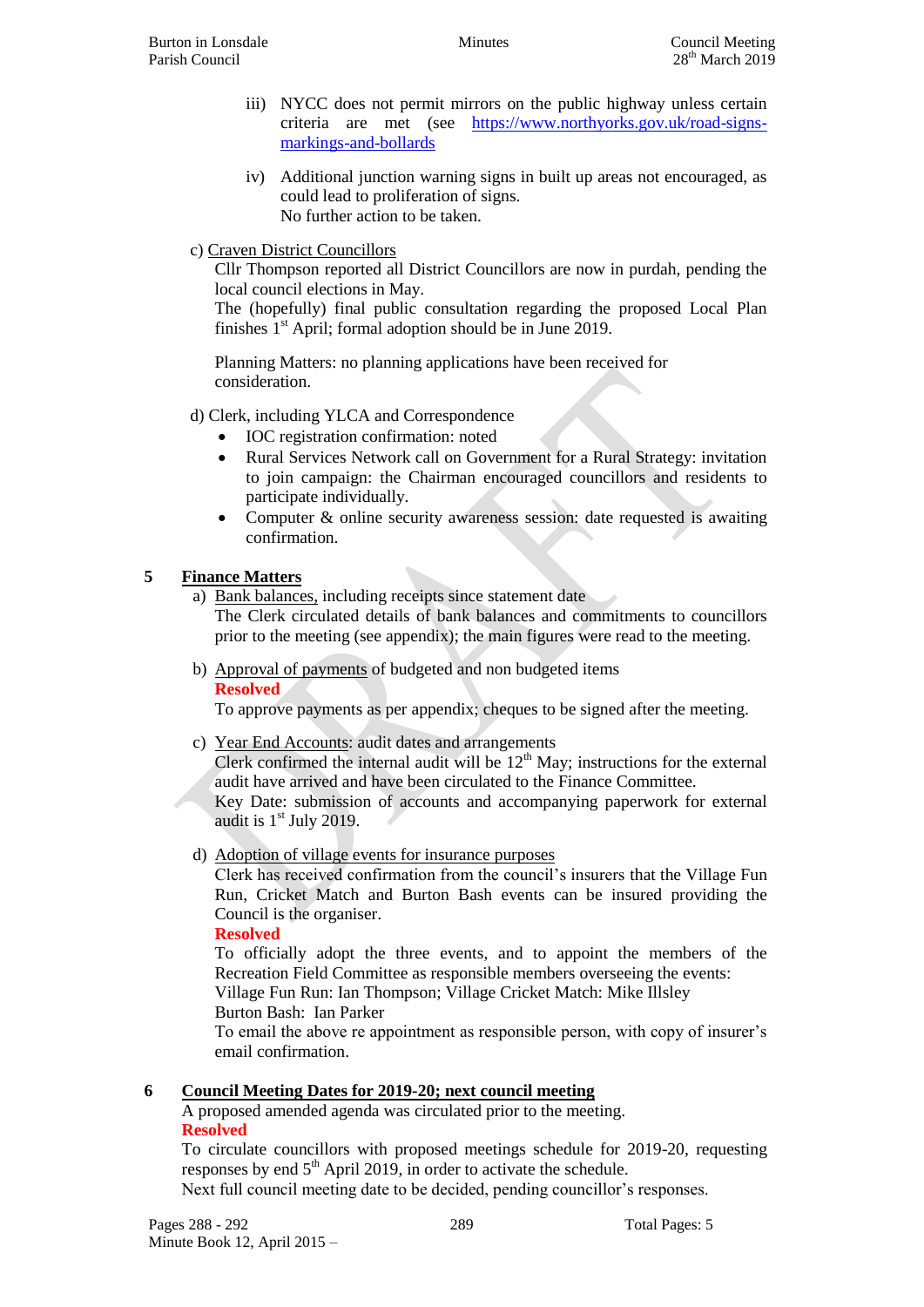#### **7 Annual Parish Meeting**: time, date, agenda, publicity **Resolved**

To hold the Annual Parish Meeting on Thursday  $25<sup>th</sup>$  April 2019, starting at 7.30pm. The agenda to be similar to that of 2018.

## **8 Parish Councillor Reports**

a) Village Hall Committee

Cllr. Thompson reported there has been no further progress re the proposed extension.

Residents encouraged to attend 30<sup>th</sup> March evening event.

- b) Bentham Common Lands Charity Proposed meeting not held, due to one of the committee members being unwell.
- c) Woodland Trust: nothing to report.
- d) Local Footpath Volunteers (LFV)

Meeting earlier this month between NYCC Countryside Access Services Manager and LFV. There will be a change in the way the work is done: the volunteers will sign individual contracts with NYCC, rather than the group. This will not affect what the LFV do. NYCC asking LFV to adopt areas: David Gibson has proposed Burton and surrounding area volunteers adopt five parishes: Bentham, Burton, Ingleton, Thornton and Clapham, a total of 144km of footpaths.

Cllr Thompson confirmed landowners are responsible for the public rights of way on their land.

The LFVs' main role is that of liaison with landowners.

## **9 Recreation Committee**

a) Grounds & Outdoor Equipment: inspection reports; maintenance

The new CCTV system has been installed and commissioned. Two incidents have already been recorded.

Equipment inspections continue; no maintenance issues to report.

The main entrance gates will be re-painted in the coming weeks; each gate will be removed for cleaning and re-painting individually.

b) Pavilion: report re bookings, maintenance and cleaning

The bookings are lower than previously; action plan for advertising is in progress, to encourage more bookings.

Quotes for electrical work and cooker installation to be obtained.

## **10 Maintenance Reports**

a) Village Green, including War Memorial

Cllr Thompson reported the proposal to put a path from the small gate to church grounds (east side of front of church) to main gate (west side of church), across the Village Green, in front of the War Memorial doesn't appear to have made any further progress.

b) Riverside Land

Cllr. Mason reported big ruts in track outside no. 13 Greta Heath; also road surface at both road entrance and path to Greta Heath in need of repair.

**Resolved**

Clerk to write to United Utilities to request repairs are made to ruts and to NYCC Highways requesting road surface be repaired..

## c) Very Old and Separate Churchyard

Cllr. Thompson reported work has started on removing a coppiced ash tree in the north east corner, next to the wall.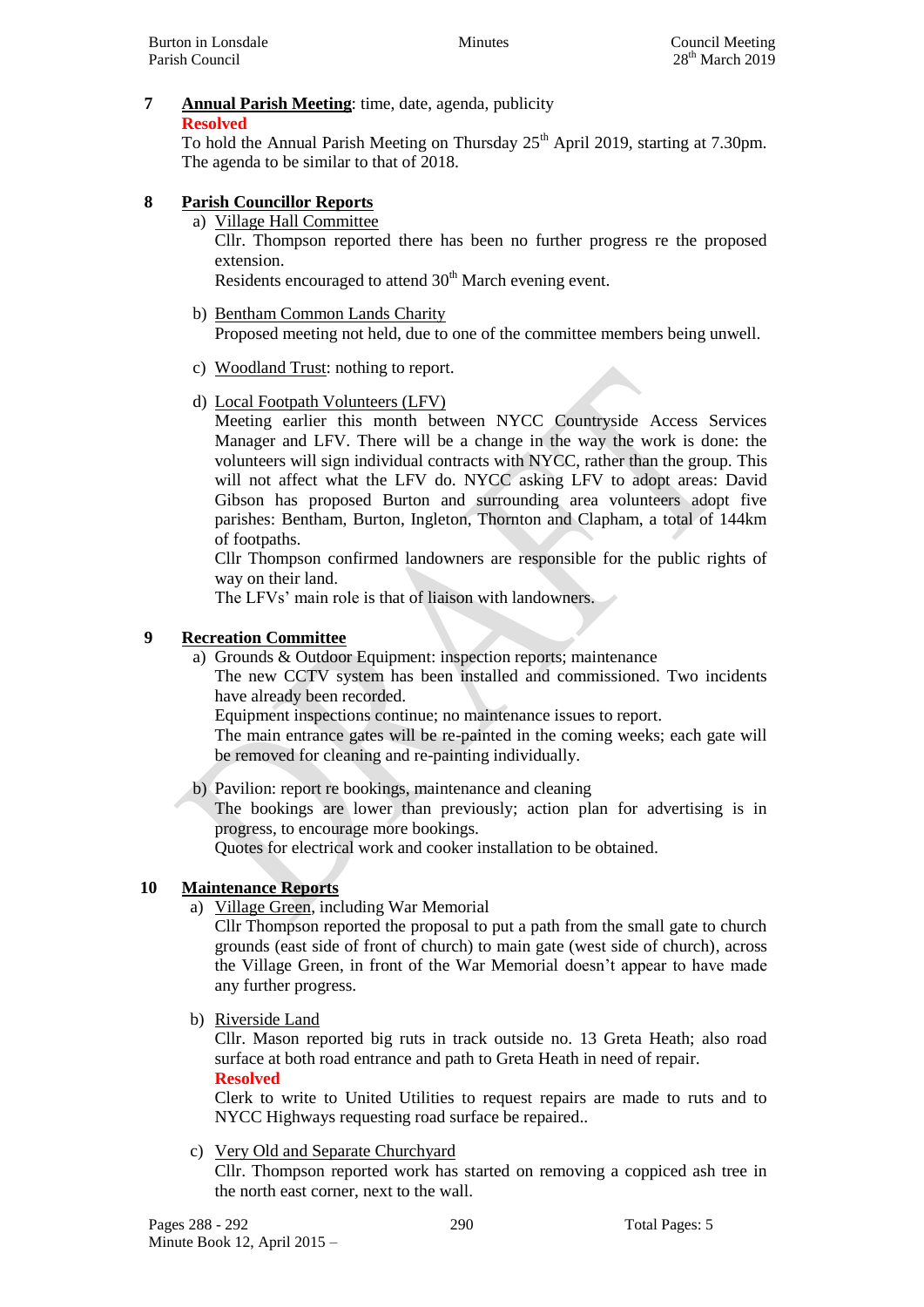The Clerk reported grass cutting by volunteer(s) are not starting until late May, and has requested the contractor to add one cut of the area to his schedule between now and May.

- d) Street Lighting: nothing to report.
- e) Public benches nothing to report.

## **11 Items to be included by Clerk in press release**

To announce the Annual Parish Meeting date of 25<sup>th</sup> April 2019.

Meeting closed at 8.36pm.

**Signed ........................................................... Date .............................**